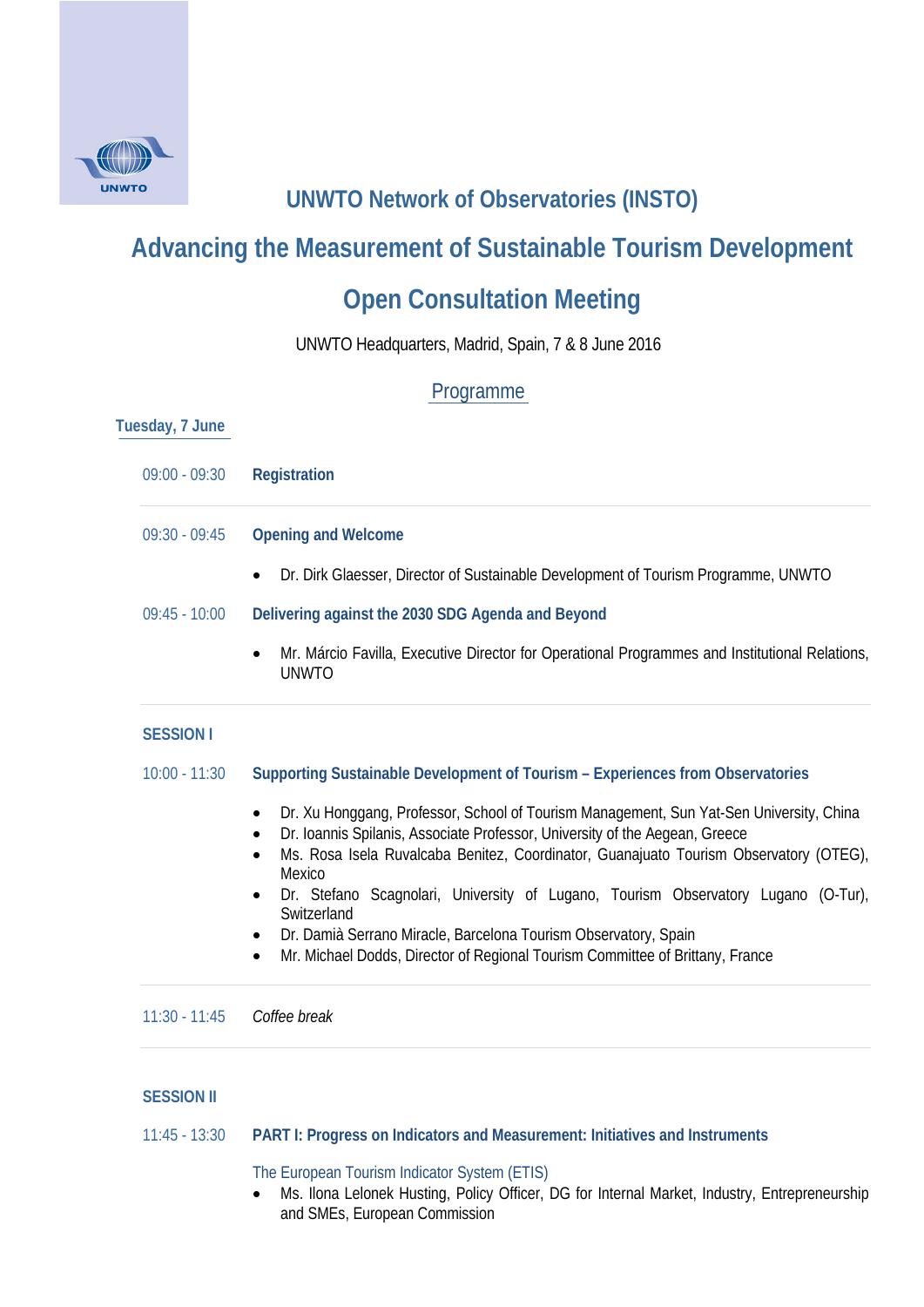#### The criteria set for sustainable development of tourism destinations

• Mr. Martin Balàš, Consultant Sustainable Tourism/ CSR, BTE Tourism and Regional Consulting, Germany

The Andalusian experience with official data and indicators to measure sustainability

• Ms. Ana Moniche Bermejo, Technician, Andalusia Tourism Government – Empresa Pública para la gestión del Turismo y Deporte de Andalucía – SAETA and NECSTouR Network of European Regions for a Sustainable and Competitive Tourism

The role of local working groups: experiences made in Cuneo, Italy based on the ETIS methodology

- Ms. Silvia Barbone, ETIS Pool of Experts
- Ms. Sara Levi Sacerdoti, Destination Project Manager

#### Contributing towards the measurement at sub-national level

• Mr. Antonio Massieu, Chair of INRouTe International Network on Regional Economics and Tourism

#### Accelerating change in destinations through accessibility indicators: experiences from ambitious targets

• Dr. Jesús Hernández Galán, Vice President, European Network for Accessible Tourism (ENAT) and Director of Universal Access and Innovation at ONCE Foundation

#### 13:30 – 14:30 *Lunch break*

#### 14:30 - 17:30 **PART II: Progress on Indicators and Measurement: Initiatives and Instruments**

#### From concepts to living Observatories

• Ms. Cinzia de Marzo, European Expert on Sustainable Tourism Indicators

#### The importance of regular and timely information for Observatories

• Ms. Claudia Ávalos Betancourt, Director of Information and Analysis of the Ministry of Tourism of the State of Guanajuato, Mexico

Monitoring visitor satisfaction for effective destination strategies

• Mr. RJ Friedlander, Founder and CEO, ReviewPro

Embracing big and open data paradigms in support of sustainable tourism development at the local level

• Dr. Daniele Sferra, External Expert Special Projects, Department of Economics, University of Venice

The use of non-traditional data for forecasting and performance measurement in tourism destinations

• Mr. Lucas Bobes, Group Environmental Officer, Industry Affairs, Amadeus IT Group SA

Combining traditional and non-traditional data – the experiences from Segittur

• Mr. Carlos Romero Dexeus, Director of Tourism Research, Development and Innovation, **Segittur**